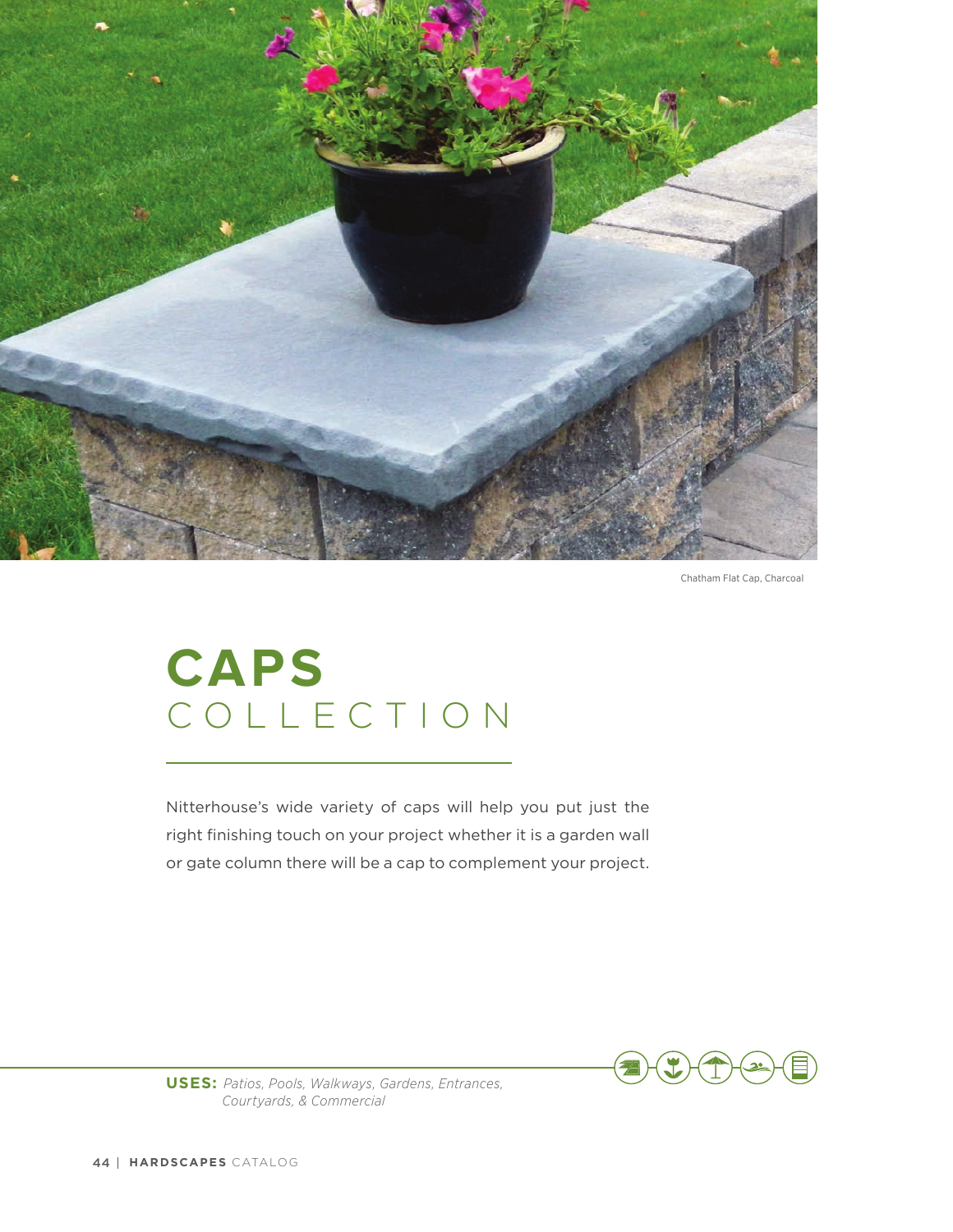

Oak Blend Charcoal Blend Tan

| <b>NAME</b>      | $H \times W \times D$ | <b>WEIGHT</b>      | <b>OTHER</b>                                                       |
|------------------|-----------------------|--------------------|--------------------------------------------------------------------|
| Chatham Wallcap  | $12"$ x 24" x 2 1/2"  | 58lbs              | Flat with chiseled edges & available<br>with only one finished end |
| Chatham Wallcap  | $12"$ x 48" x 21/2"   | $124$ lbs          | Flat with chiseled edges & available<br>with only one finished end |
| Chatham Post Cap | 26" x 26" x 21/2"     | $130$ lbs          | Flat with chiseled edges                                           |
| Chatham Post Cap | 28" x 28" x 21/2"     | 150lbs             | Flat with chiseled edges                                           |
| Chatham Post Cap | 30" x 30" x 2 1/2"    | 170 <sub>lbs</sub> | Flat with chiseled edges                                           |
| Peaked Caps      | 26" x 26" x 21/2"     | $140$ lbs          | Peaked with chiseled edges                                         |
| Peaked Caps      | 30" x 30" x 21/2"     | 190 <sub>lbs</sub> | Peaked with chiseled edges                                         |

*\*Caps also available with hole*



30 x 30 Chatham Flat Cap



26 x 26 Peaked Cap



2ft Chatham Wall Cap With End



2ft Chatham Wall Cap



4ft Chatham Wall Cap With End



4ft Chatham Wall Cap



Chatham Flat Cap with Hole, Tan



Chatham Flat Caps, Charcoal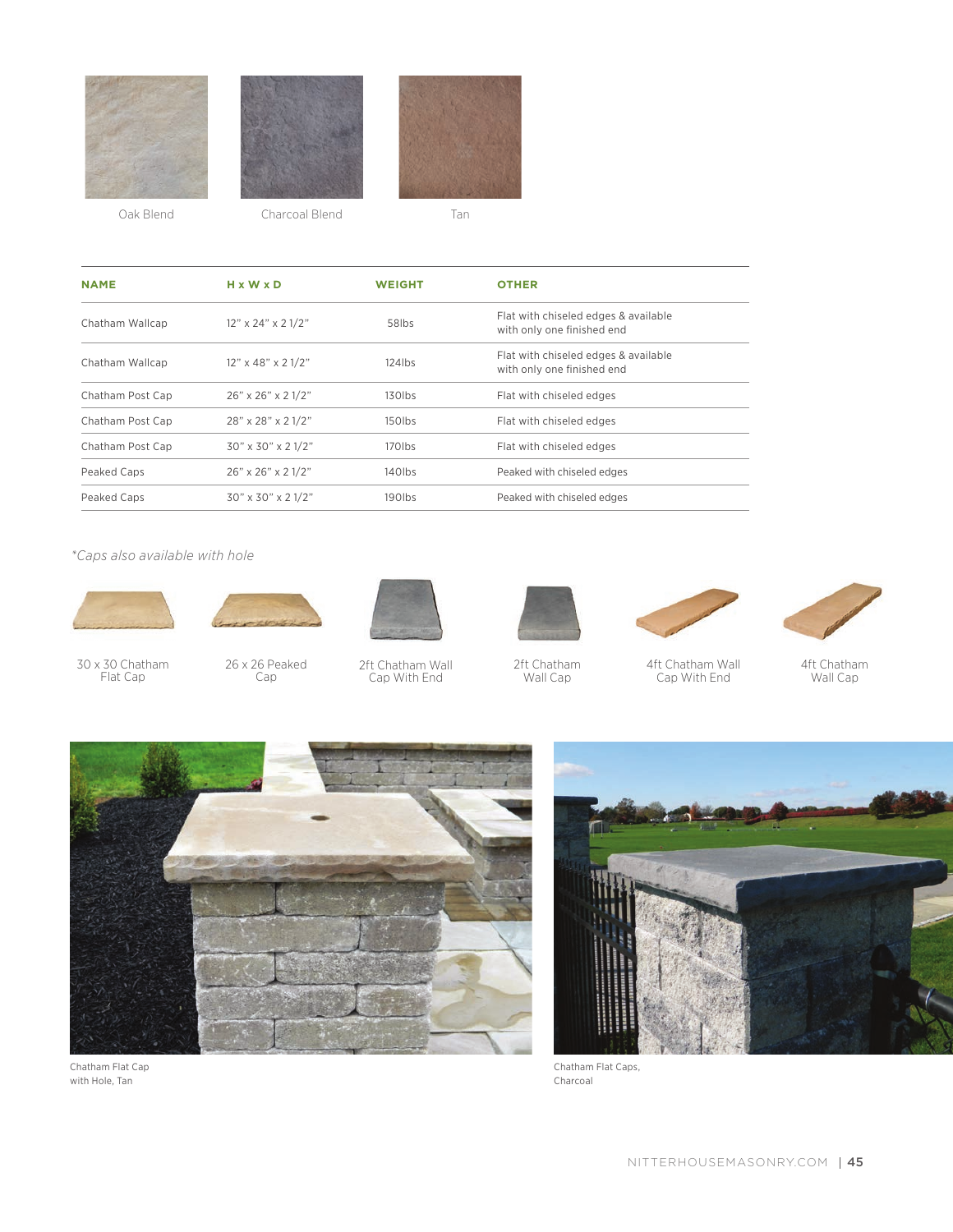

Windsor Step, Charcoal

## COLLECTION **STEPS**

For steps that look right at place in the environment they are installed, look no further than Nitterhouse's line of steps that are offered in a variety of colors. These steps are easy to install and remain secure for many years with no maintenance.



**USES:** *Patios, Pools, Walkways, Gardens, Entrances, Courtyards, & Commercial*

**NOTES:** *All Steps & Caps Available in Tan, Charcoal Blend, & Oak Blend*